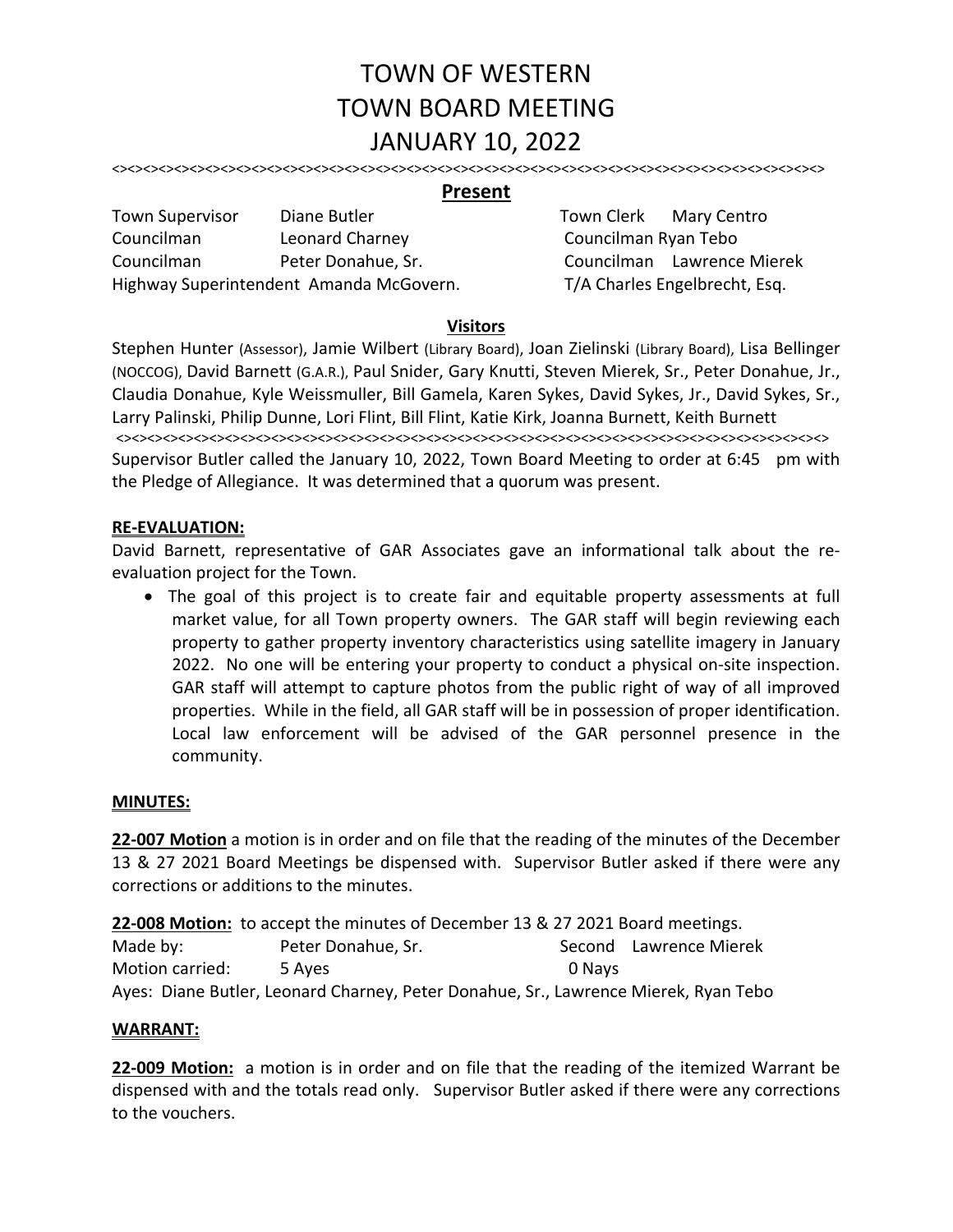# **Town Board Meeting January 10, 2022 Page 2**

|                     | The Warrant (bills) for January 2022 were submitted by the Town Clerk: |                    |             |
|---------------------|------------------------------------------------------------------------|--------------------|-------------|
| <b>General Fund</b> |                                                                        | Vouchers 001 - 008 | \$31,274.36 |
| Highway Fund        | Vouchers 009 - 018                                                     |                    | \$2,947.94  |
|                     |                                                                        | <b>Total</b>       | \$34,222.30 |
|                     | 22-010 Motion: to approve the January 2022 Warrant, subject to audit.  |                    |             |
| Made by:            | Peter Donahue, Sr.                                                     | Second             | Ryan Tebo   |
| Motion carried:     | 5 Ayes                                                                 | 0 Nays             |             |

Ayes: Diane Butler, Leonard Charney, Peter Donahue, Sr., Lawrence Mierek, Ryan Tebo

#### **SUPERVISOR'S REPORT:**

Supervisor Butler read the Supervisor's Report for the month ending December 31, 2021 and filed it with the Town Clerk. The balance for all accounts is \$1,776,915.00.

**Budget Transfers:** Supervisor Butler stated that the following budget transfers still need to be done to balance the 2021 budget.

| From<br>From                                                                  | DA5140.4 (Brush & Weeds)<br>DA5142.1 (Snow Removal) |  | To DA5130.4 (Machinery)<br>\$1.816.58<br>To DA5142.4 (Snow Removal) \$1.821.61      |  |  |
|-------------------------------------------------------------------------------|-----------------------------------------------------|--|-------------------------------------------------------------------------------------|--|--|
| 22-011 Motion: To approve the Budget transfers as outlined by the Supervisor. |                                                     |  |                                                                                     |  |  |
| Made by:                                                                      | Leonard Charney                                     |  | Second Peter Donahue, Sr.                                                           |  |  |
| Motion carried:                                                               | 5 Ayes                                              |  | 0 Nays                                                                              |  |  |
|                                                                               |                                                     |  | Ayes: Leonard Charney, Peter Donahue, Sr., Lawrence Mierek, Diane Butler, Ryan Tebo |  |  |

**22‐012 Motion:** To accept the Supervisor's Report for the period ending December 31, 2021, with the transfers indicated and subject to audit.

| Made by:                                                              | Lawrence Mierek |        | Second Leonard Charney |  |  |  |
|-----------------------------------------------------------------------|-----------------|--------|------------------------|--|--|--|
| Motion carried:                                                       | 4 Aves          | 0 Navs |                        |  |  |  |
| Ayes: Leonard Charney, Peter Donahue, Sr., Lawrence Mierek, Ryan Tebo |                 |        |                        |  |  |  |

## **HIGHWAY SUPERINTENDENT REPORT:**

The Board welcomed Amanda McGovern the newly elected Highway Superintendent. The following report was submitted by the H/S:

"My first ten days on the job have been dedicated to on‐the‐job training. Despite multiple attempts on my part to meet with the former Highway Superintendent to ensure a smooth transition, the unwillingness to pass the position on gracefully has resulted in me having to play catch up, learn the ropes and make my own assessments of the current state of the highway department. It has been an eye-opening experience. I look forward to having a routine of productivity and open communication to see that things run smoothly going forward.

We almost ran out of propane at the Highway Garage. (Supervisor) Diane Butler changed the propane supply company in October from Ferrell Gas to Superior. The Library and Town Hall were updated, but the Highway Garage was overlooked. The Highway Department now has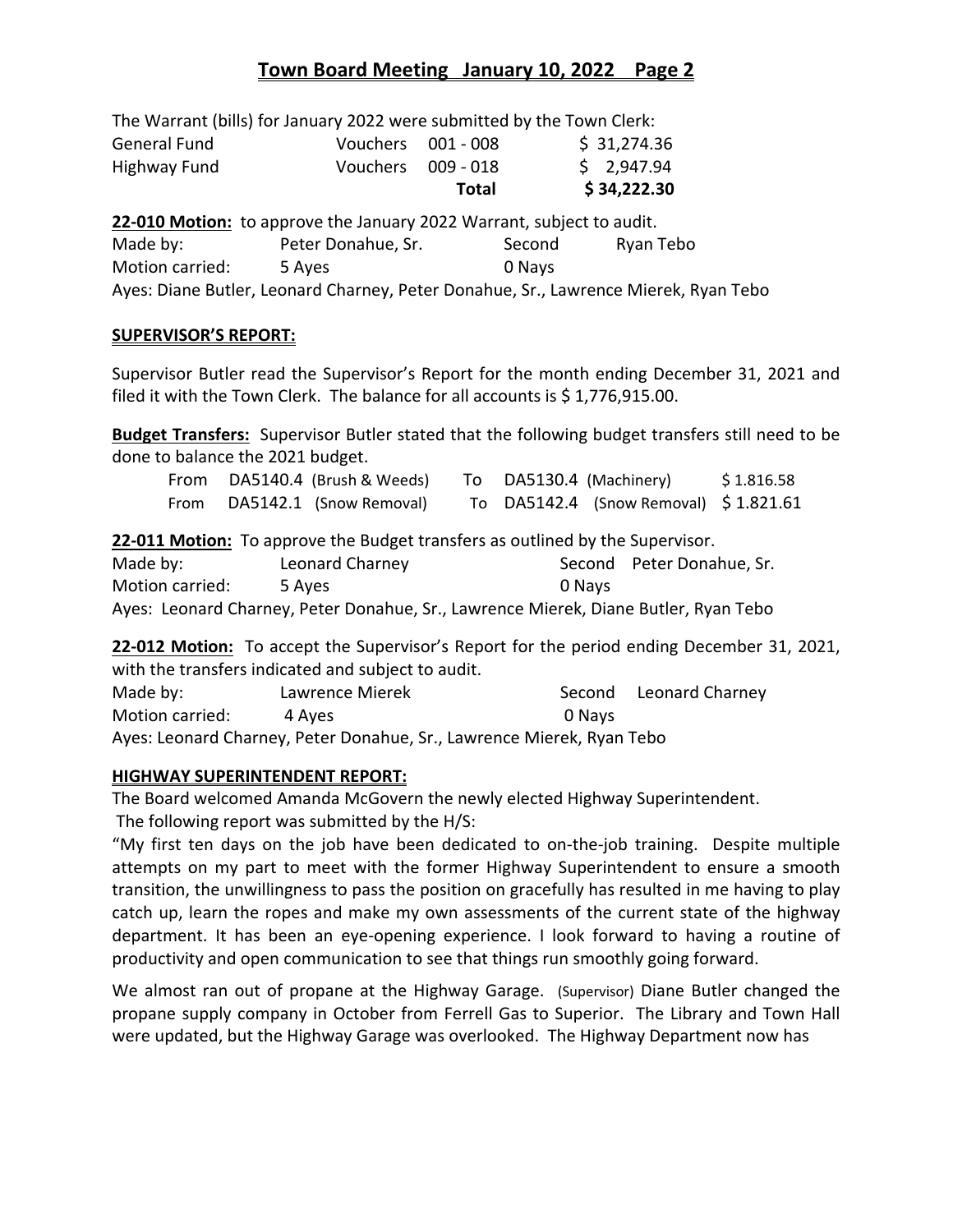# Highway report continued..

propane. During the propane situation, I learned more about the process with the Office of General Services (OGS) which will be helpful going forward.

Recent weather events including two occurrences of freezing rain the last two Sundays and today's massive snow storm have quickly put me full force into plowing, sanding and salting protocol.

New employee Christopher McMullen is proving to be a great asset to the team. He is doing an excellent job plowing.

I have had the opportunity to get to know and build relationships with Highway Superintendents from surrounding towns and have gleaned a lot of knowledge from them.

The Town Barn is now officially a smoke-free building with appropriate signage. The Clean Indoor Act has been in place since 2003.

Hillside Stonewall Project: I filed for an emergency authorization extension with DEC and received approval. DH Smith is expected to be done with the project by mid-February. The total cost for the first project as well as this project will be around  $$180,000$ .

Woodchips: Sean Sullivan of Re-energy is willing to purchase the wood chips for around \$ 10 per ton. A loading ramp has been built to load the chips. Trucking has been secured. The approval of this transaction was tabled by the Board. As soon as the resolution is approved, the project can continue. If, the wood chips are not removed soon, they will begin to rot and be of no value, only a cost to dispose of.

Truck Inspections: All town trucks are out of inspection, some by as many as six years. I will be working to get this issue resolved. Safety of our equipment and our employees is very important".

**22‐013 Motion:** to accept the Highway Superintendent's report.

| Made by:        | Peter Donahue, Sr.                                                                  | Second | Rvan Tebo |
|-----------------|-------------------------------------------------------------------------------------|--------|-----------|
| Motion carried: | 5 Aves                                                                              | 0 Navs |           |
|                 | Ayes: Diane Butler, Leonard Charney, Peter Donahue, Sr., Lawrence Mierek, Ryan Tebo |        |           |

## **Old Business:**

- **1. Renovations to Town Hall:** Supervisor Butler stated that she would like to have a meeting of the Board and Renovations Committee on Saturday February 5<sup>th</sup> at 9:00 am. to discuss the future of the Hall.
- **2. 2021 Library Grant:** no new information**.**
- **3. Playground Equipment Grant:** Library Trustee Jamie Wilbert is working on a grant for new playground equipment outside the Library. Pictures of the proposed equipment were distributed to the Board. If, the grant is approved site preparation will be needed before any installation. Jamie will need two quotes from contractors to do the work and will report back to the Board when she has the quotes.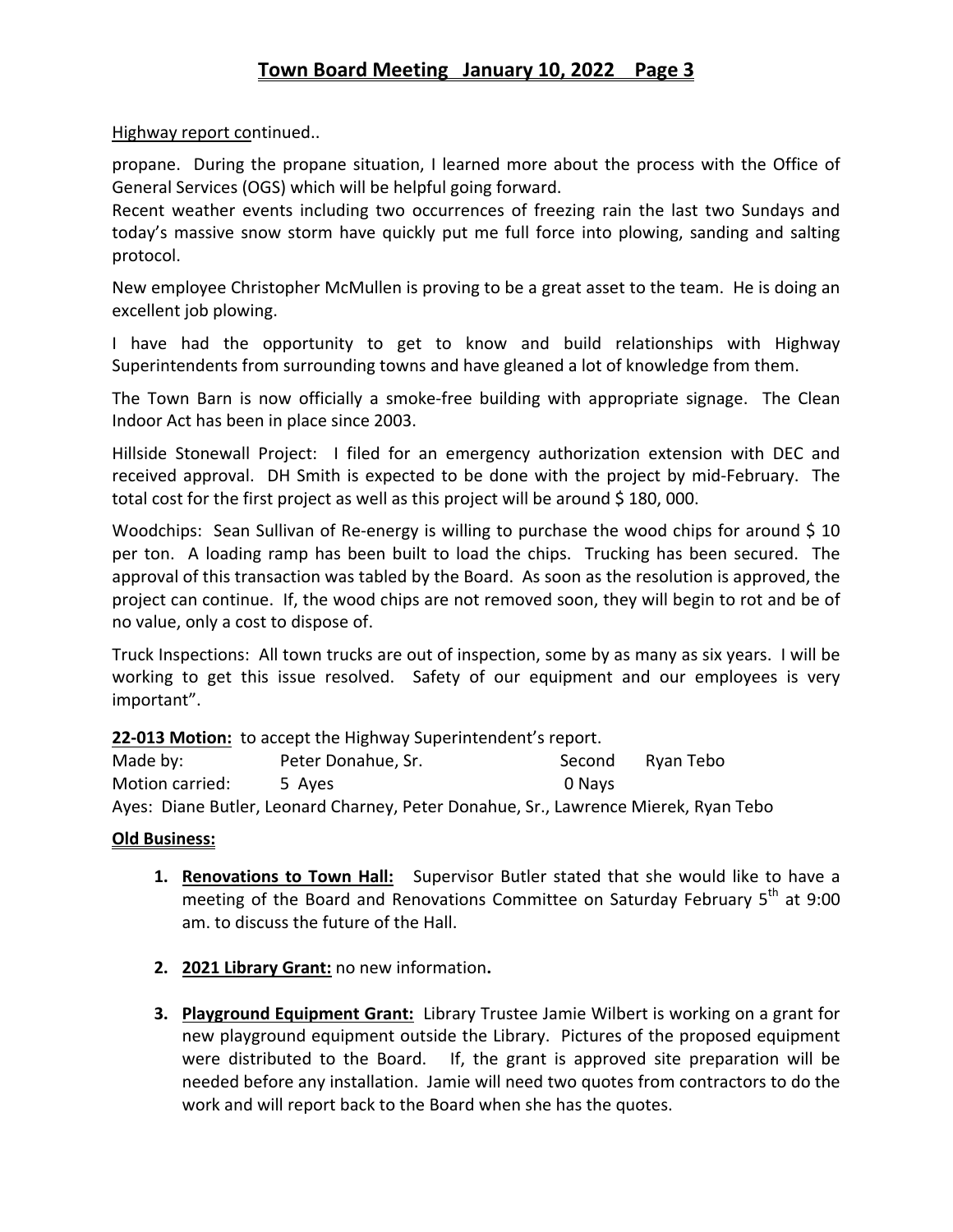# **Town Board Meeting January 10, 2022 Page 4**

- **4. Library Landscape Project:** Due to the July tornado destroying the trees and shrubs at the library a plan was put in place to replace them. Last fall plantings were done except for trees along the property line with the post office. It is unclear exactly where the line is. Supervisor Butler will contact the owners of the post office property about the line and planting trees along it.
- **5. Re-evaluation:** In the next few weeks more information about the re-valuation project will be announced by a press release.
- **6. State of Emergency:** Supervisor Butler stated that the State of Emergency will not be extended.
- **7. Local Law #001‐2022:** The group of residents present questioned when the Town is going to increase the H/S salary to the 2021 level. T/A Engelbrecht explained to the group the procedure that the Town must follow to pass a local law to raise the salary of the H/S to the amount paid in 2021. The procedure is as follows:
	- $\circ$  A Board member makes a request to the T/A to draw up the law.
	- o The proposed law is presented to the Town Board.
	- o A motion is made to hold a Public Hearing on the proposed law.
	- o A Public Hearing is held.
	- $\circ$  Following the Public Hearing a motion and vote are held at a Board meeting.
	- o If law is approved, it may be subject to a permissive referendum at the General Election.
	- o Petitions may be filed for or against the approved law.
	- o After a 45 day waiting period and no petitions are filed the law can be filed with the State of New York.

 A Public Hearing on the proposed law will be held on Monday February 14, 2022 at 6:30 pm.

**8. Digitalization of Town Records:** Councilman Mierek distributed copies of information concerning the cost of the project. The Town can purchase a 'Cloud' ( offsite software storage location) license for up to 100 individuals to participate in the digital project. He recommends the purchase a license for 2 people and slowly work up to the 100 people. The system will be flexible, with a portal for public access to certain records. To begin the project 2 new laptops and a good quality scanner will be needed. A discussion followed.

## **New Business:**

**9. F.O.I.L. Request:** Supervisor Butler has received a F.O.I.L. request from the CESA Union for information concerning the Highway employees. The request was referred to T/A Engelbrecht to answer the request, for certain information about employees can‐not be released under the Freedom of Information Law.